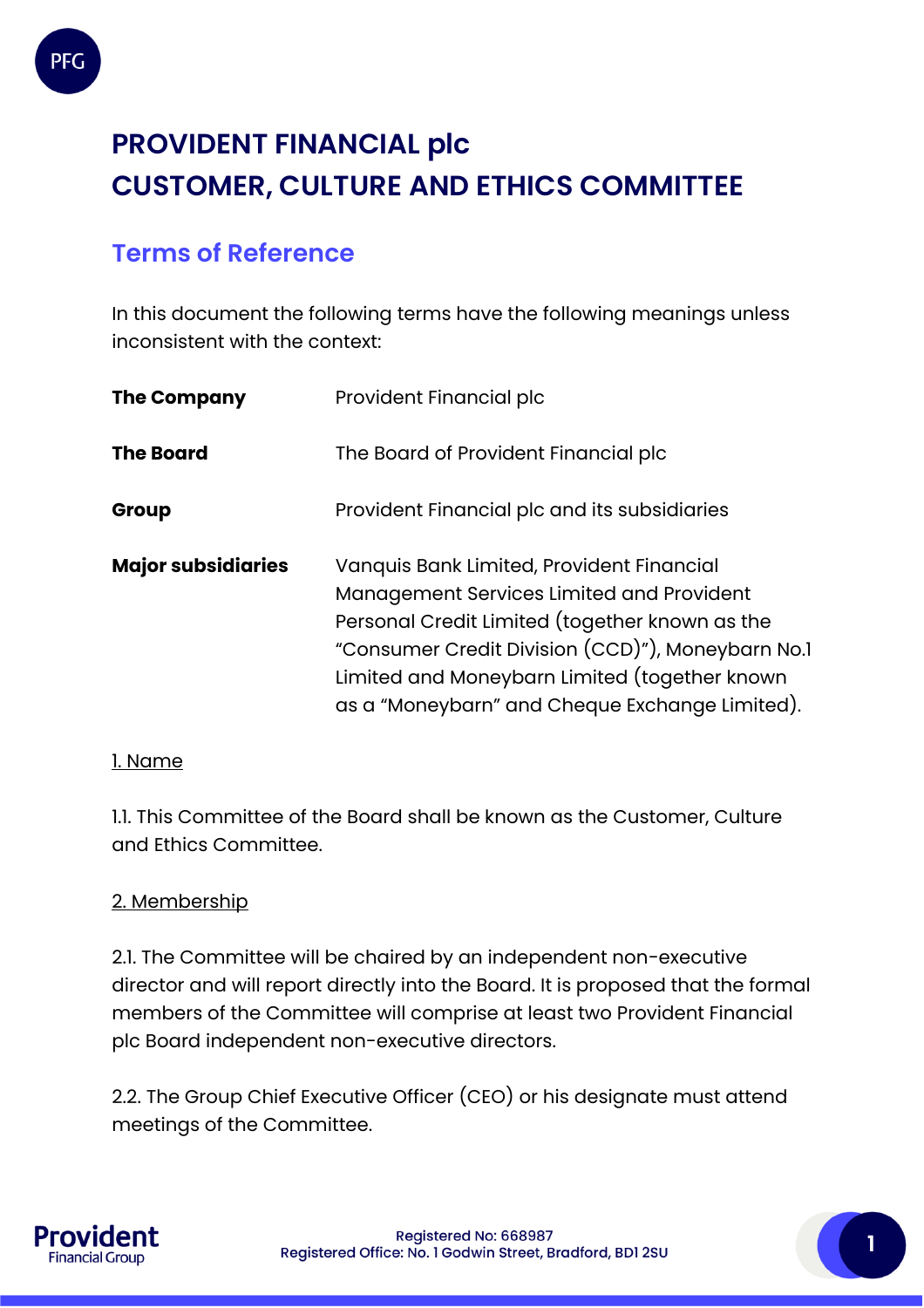

2.3. The Committee will invite such other attendees as it deems necessary to fulfil its duties as set out below.

# *Appointment*

2.4. Members of the Committee shall be appointed by the Board, on the recommendation of the Nomination Committee and in consultation with the Chairman of the Committee.

2.5. The Chairman of the Committee will be appointed by the Board. In the absence of the Chairman of the Committee or an appointed deputy, at a Committee meeting, the remaining members present shall elect one of themselves to chair the meeting.

2.6. Membership of the Committee will be reviewed by the Board on an annual basis.

#### *Attendance*

2.7. Only members of the Committee have the right to attend Committee meetings. However, other individuals may be invited to attend for all or part of any meeting, as and when appropriate and necessary.

# 3. Secretary

3.1. The Company Secretary, or his or her nominee, in consultation with the Chairman of the Committee, is the Secretary of the Committee.

3.2. The Committee Secretary will ensure that the Committee receives information and papers in a timely manner to enable full and proper consideration to be given to issues.

# 4. Quorum

4.1. The quorum necessary for the transaction of business shall be two.



Registered No: 668987 Registered Office: No. 1 Godwin Street, Bradford, BD1 2SU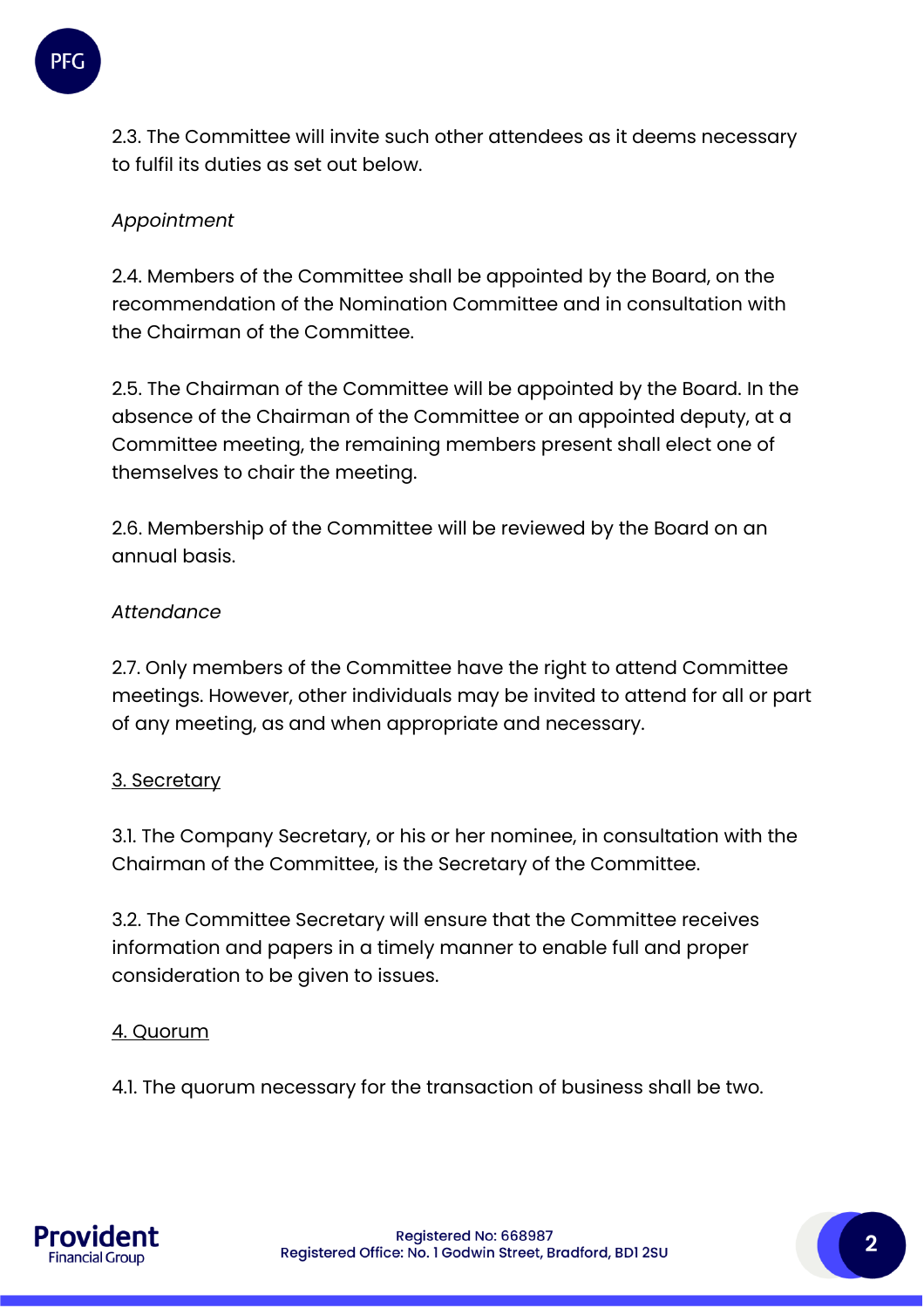

4.2. In determining whether the members are participating in the meeting, it is irrelevant where the member is and how they are communicating with other attendees.

# 5. Meetings

Approach and Focus

The Committee's forward agenda will be agreed with the wider Board and the Group CEO and will explicitly reflect the customer and ethical considerations of the evolving regulatory and competitive landscape, as well as customer and stakeholder expectations.

The Committee will adopt a KPI- and evidence-based approach to its work, align its objectives to expectations established with stakeholders, and may often sponsor "thematic" reviews, designed to assess improvement opportunities and recommend changes, remediation, investment, or introduction of new practices, all with a view to advancing overall progress against the Company's Strategic Blueprint, and the Committee's scope of work (and the Committee's priorities, agreed with the Board).

# *Frequency*

5.1. Meetings will be held at least three times a year and otherwise as required at appropriate intervals.

5.2. Outside of the formal meeting programme, the Committee Chairman, and to a lesser extent the other Committee members, will maintain a dialogue through the CEO with key individuals involved in the Company's governance of customer-facing processes, including product and channel development, and ongoing marketing, product design, customer service and collections activities. Regular dialogue with the Chairman of the Group Risk Committee, Chairman of the Remuneration Committee and Chairman of the Audit Committee will be undertaken, as well as active engagement with members of relevant management committees.

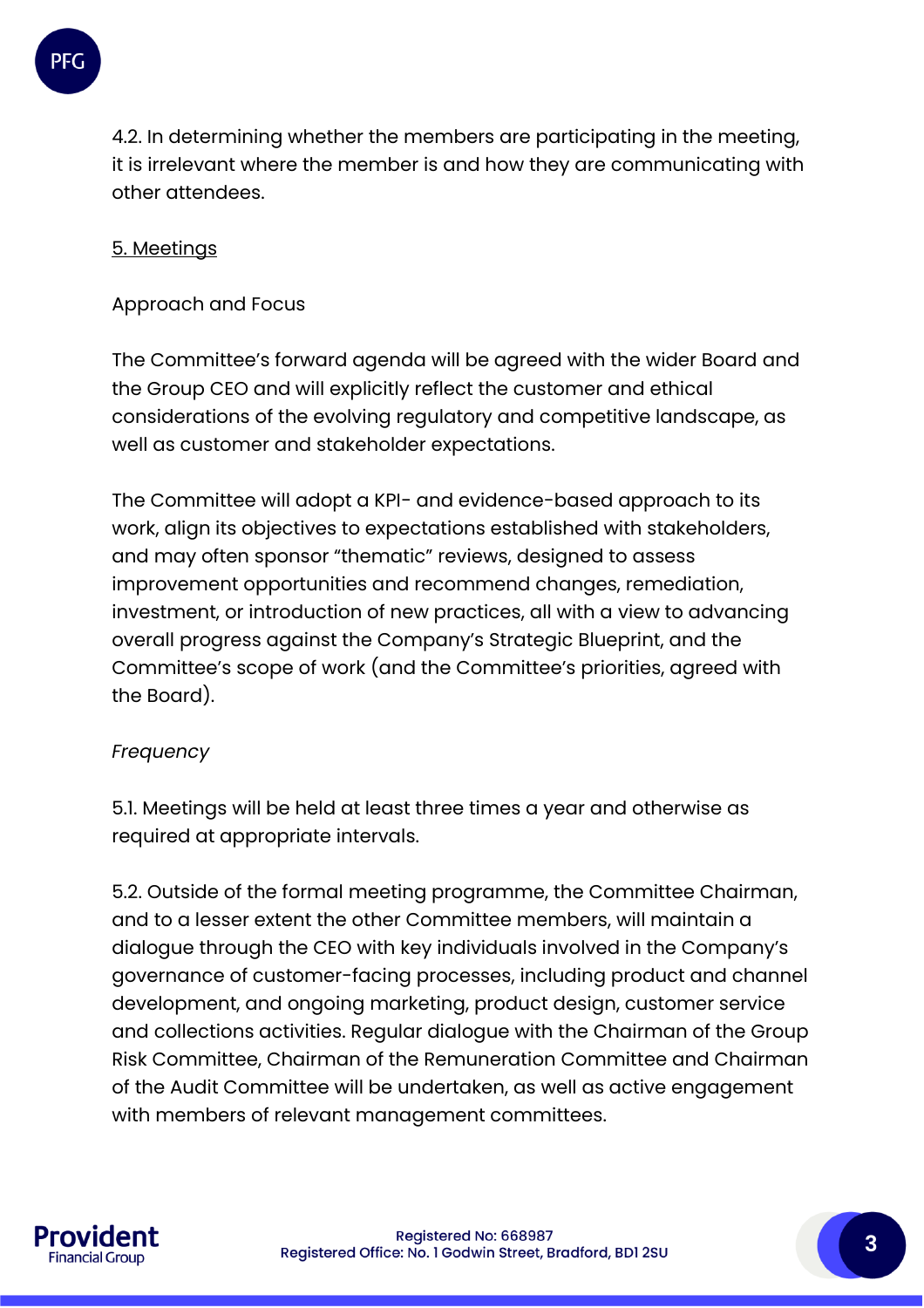

5.3. Importantly, the Committee's efforts will be supported by a regular cadence of reporting on KPIs and metrics (to be agreed with the relevant business and functional teams) which will evolve over time to support monitoring of trends, analysis, diagnosis, and recommendations for improvement, and to enable progress updates around key Company objectives. These will in turn support external and internal reporting and communications requirements.

# *Notice*

5.4. Meetings of the Culture and Ethics Committee shall be called by the Committee Secretary at the request of the Committee Chairman.

5.5. Unless otherwise agreed, notice of each meeting confirming the venue, time and date together with an agenda of items to be discussed and the relevant supporting papers, shall be made available to each member of the Committee and any other person required to attend, no later than five working days before the date of the meeting.

#### *Voting and conflicts*

5.6. The members of the Committee, at the beginning of the meeting, declare the existence of any conflicts arising and the Committee Secretary shall minute them accordingly.

5.7. Although normally decisions are reached by consensus, in the event of a disagreement, decisions on any matter are made by the majority, with the Chairman having the casting vote in the event of a tie. A Committee member who remains opposed to a proposal after a vote is taken, can ask for his or her dissent to be noted in the minutes.

#### *Minutes*

5.8. The Committee Secretary shall minute the proceedings and decisions of all meetings of the Committee, including recording the names of those present and in attendance.

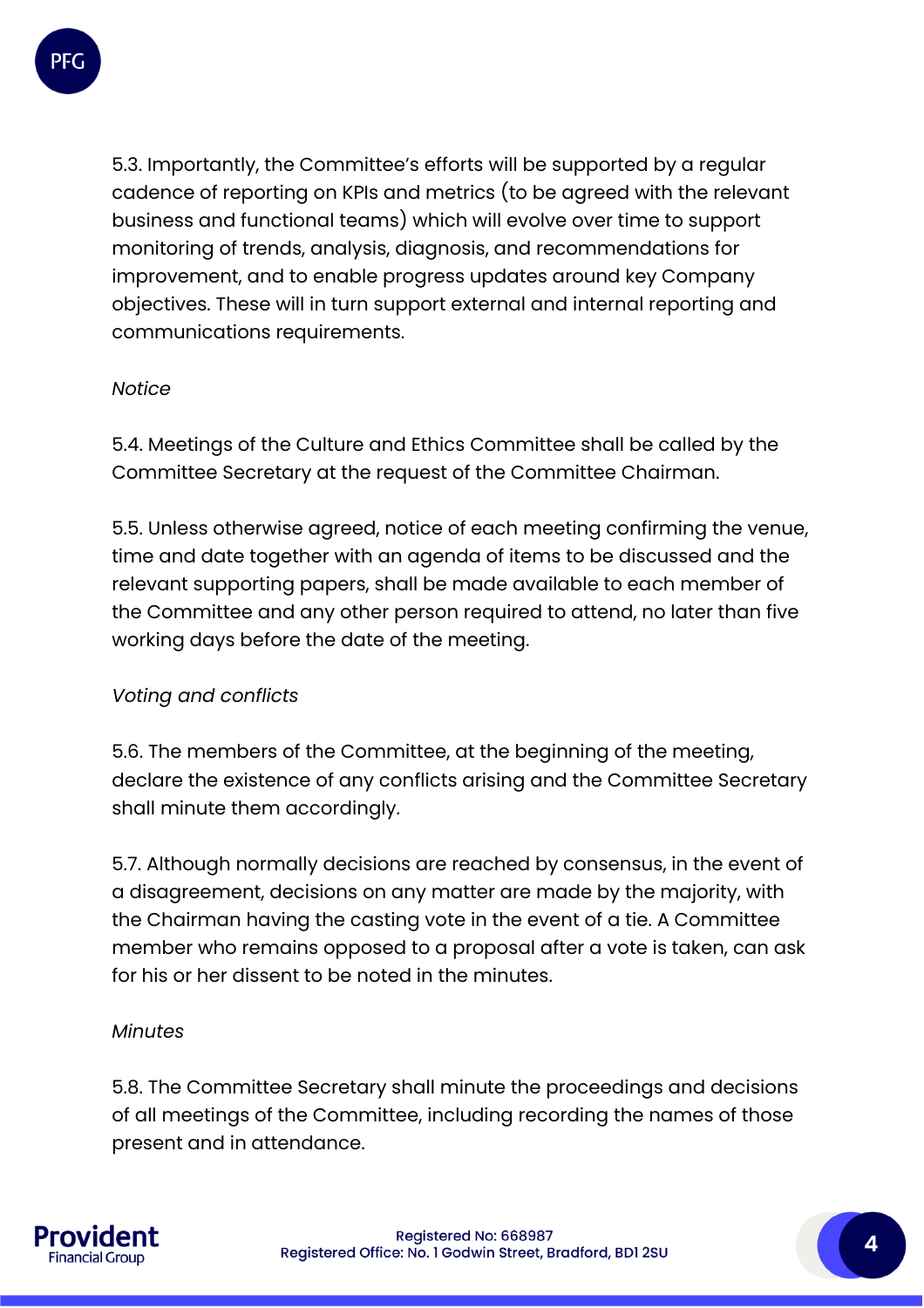

5.9. Draft minutes of Committee meetings shall be agreed with the Committee Chairman and then circulated promptly to all members of the Committee. Once finalised, minutes will be made available to all members of the Board, unless it would be inappropriate to do so in the opinion of the Committee Chairman.

5.10. Final signed copies of the minutes of the meetings of the Committee should be maintained for the Company's records, in hard and soft copy where possible.

5.11. Only members of the Committee have the right to attend Committee meetings. However, other individuals may be invited by the Committee Chairman to attend all or part of any meeting as and when required and necessary.

# 6. Annual General Meeting

6.1. The Committee Chairman should attend the annual general meeting to answer any shareholder questions on the Committee's activities.

#### 7. Duties

The Committee shall oversee the implementation project for compliance with the 2018 UK Corporate Governance Code and the accountabilities under Section 172 of the Companies Act 2006 which call for the Board and its directors to balance and provide oversight of the company's short and long-term decision making and outcomes with respect to a wide set of stakeholders, encompassing customers, employees, suppliers, and the community, as well as shareholders, in order to ensure full compliance, as appropriate, with the assistance of the Group Company Secretarial team.

The Committee will support the Board in overseeing policies, procedures, standards and progress against KPIs, to ensure that the Group conducts and develops business responsibly and consistently in accordance with the Company's customer objectives, purpose and corporate culture. In doing so, the Committee will align its work with the Company's overall goals (including its new Strategic Blueprint) and its purpose.

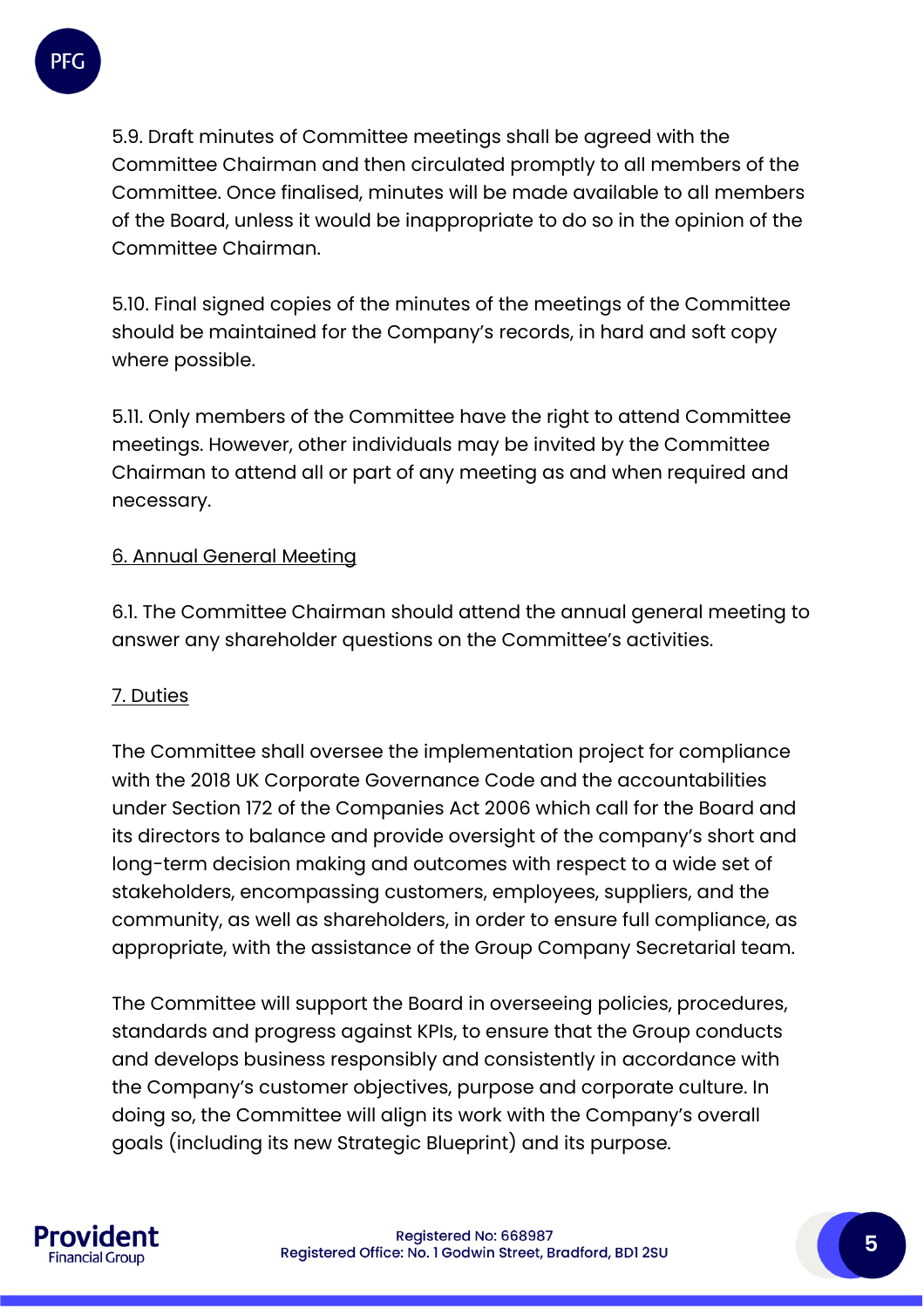

The Committee will assist the work of the Board's Group Risk Committee in reviewing the design and performance of the Group's products and channels (particularly with respect to our aim of achieving greater customer centricity and fairer customer outcomes), and in assessing whether the Company's new culture and purpose is embedding across the employee population. While it is expected that Conduct Risk will remain within the focus of the Risk Committee, regular reviews of various customer metrics in the CCE committee will provide an additional and important line of sight into the many areas where our conduct is a key contributor to delivering fairer customer outcomes

The Committee will assist the Remuneration Committee in factoring dimensions like customer centricity, environmental, and community impact, cultural and governance issues into the setting of performance conditions for annual bonus schemes and share incentive plans of executive directors and senior management teams, and where appropriate, offer inputs on individuals' and teams' attainment of these goals.

The Committee will review and provide guidance for external communications and the Group's public posture on key reputational issues that the Group may encounter on the areas within its remit, e.g., with respect to customers, diversity, and sustainability (ESG agenda: environment, social, governance).

The Committee shall review the improvement opportunities and proposed actions on Gender Pay Gap, monitor and oversee the progress made regarding improvement opportunities and provide feedback and guidance on any further content that needs to be included in the final publication on the website.

Specific duties shall include review and oversight of:

7.1. Ensuring that the Board meets evolving corporate governance requirements

• The CCE Committee will work to ensure that all new governance requirements, in so far as it relates to the precise remit of the Committee, are being addressed by the Board, and specifically

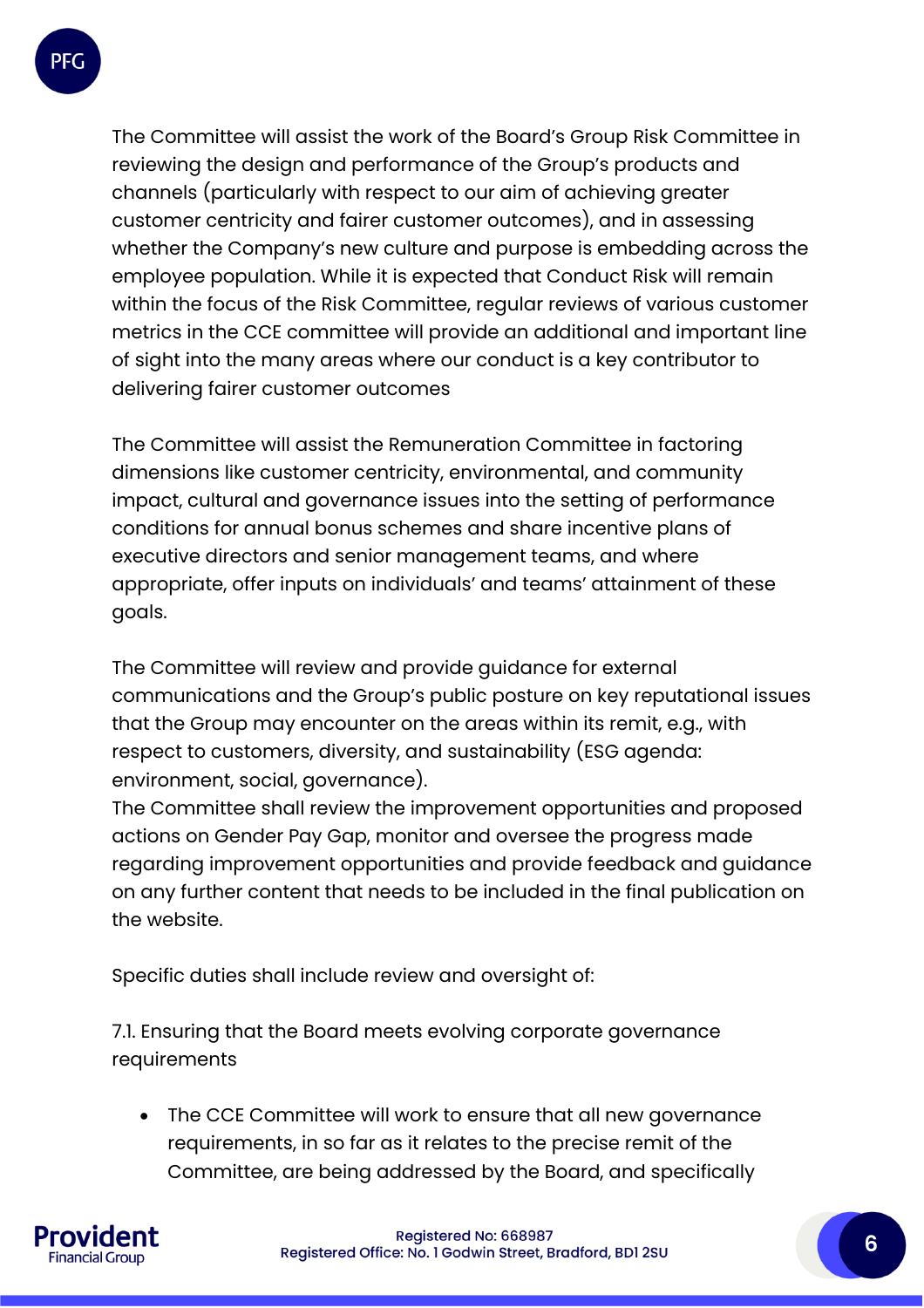

confirm that the company is taking into account, where appropriate, the views and concerns of the Group's stakeholders, including customers, employees, suppliers, and the community, as well as shareholders. This will focus on ensuring full compliance with Section 172 of the Companies Act and the UK Corporate Governance Code.

7.2. Delivering positive customer experiences and fairer customer outcomes

• Provide oversight of the Group's efforts to ensure that its policies, business processes, procedures, systems and behaviours are consistent with improving the customer experience and delivering fairer customer outcomes. The spirit in this regard will be to ensure that we are mapping to (according to our best understanding of) the priorities and focus of our regulators, our customers' expectations, and the need to provide a sustainable, commercially viable set of products and services, all of which are critical to creating a sustainable business.

7.3. Embedding PFG's target culture and ethics

- To oversee development, embedding and monitoring by management of the Group's customer objectives, purpose, culture and ethics within its operations, consistent with the Group's Strategic Blueprint.
- To frequently review whether the culture of the organisation is evolving to meet the changing expectations of stakeholders and identify (and flag to the Board) areas where more effort is required and that such expectation are reflected in the Board's decision making.
- To ensure that any material issues which relate to the culture and ethics of the Group are reported to other relevant Board Committees and are reflected in the Board's decision making process.

7.4. Being a responsible and inclusive employer:

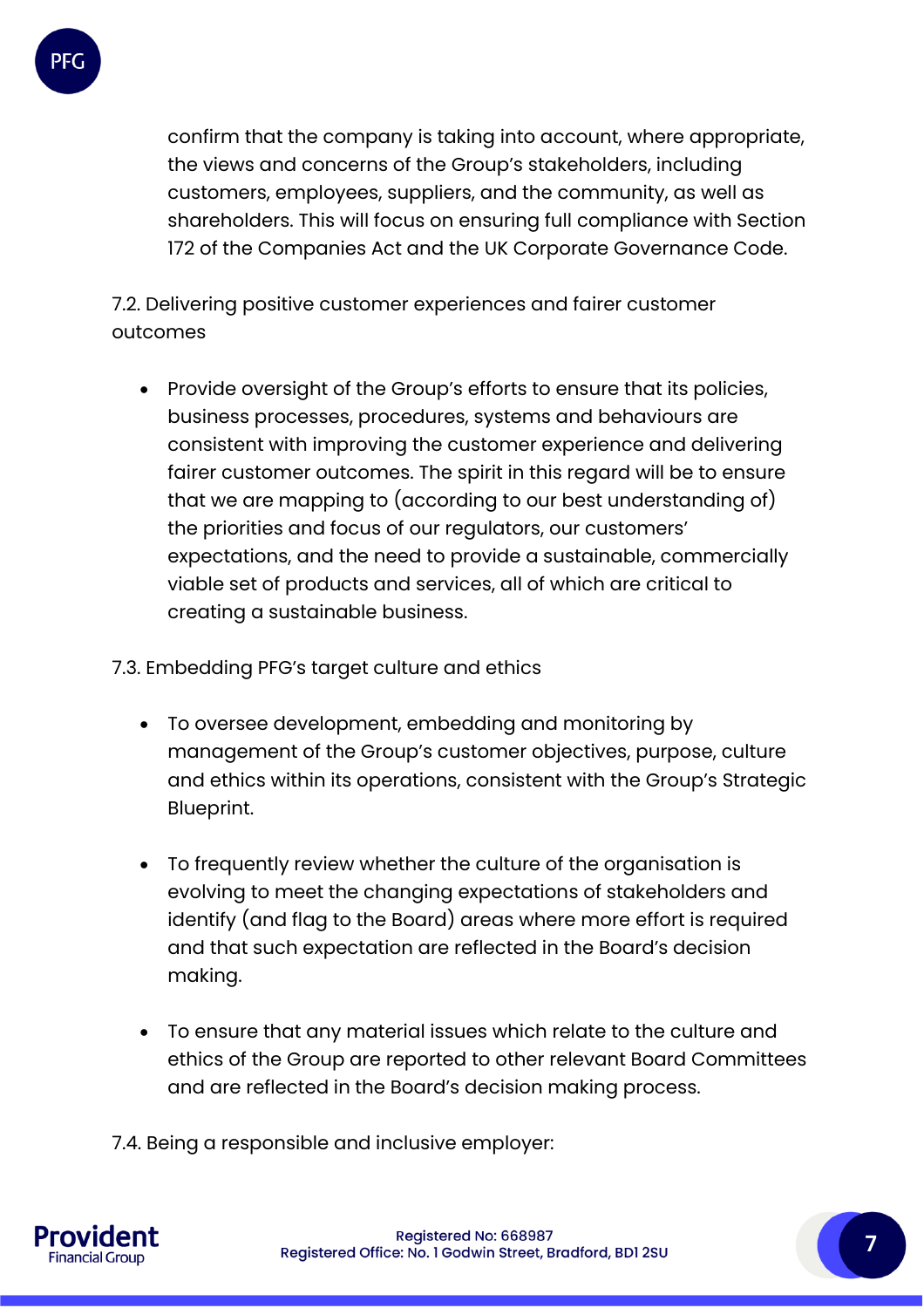

• To oversee the engagement of employees in relation to the Group's purpose, culture and ethics, and identify where improvements should be undertaken and are reflected in the Board's decision making process.

7.5. Enhancing community involvement

• To oversee the Company's engagement with the communities in which the Group operates to ensure that its community investment activities are consistent with the Group's customer objectives, social purpose, culture and ethics and that the output is taken into account in the Board's decision making process.

7.6. Supporting environmental protection

• To provide oversight of the Group's approach to managing and reporting its impact on the environment and that the output is taken into account in the Board's decision making process.

# 8. Reporting responsibility

8.1. The Committee Chairman shall report to the Board on its proceedings after each meeting on all matters within its duties and responsibilities and shall also formally report to the Board on how it has discharged its responsibilities.

8.2. The Committee shall make whatever recommendations to the Board it deems appropriate on any area within its remit where action or improvement is needed.

8.3. The Committee shall produce a report of its activities to be included in the Company's annual report and financial statements.

#### 9. Other matters

9.1. The Committee shall:

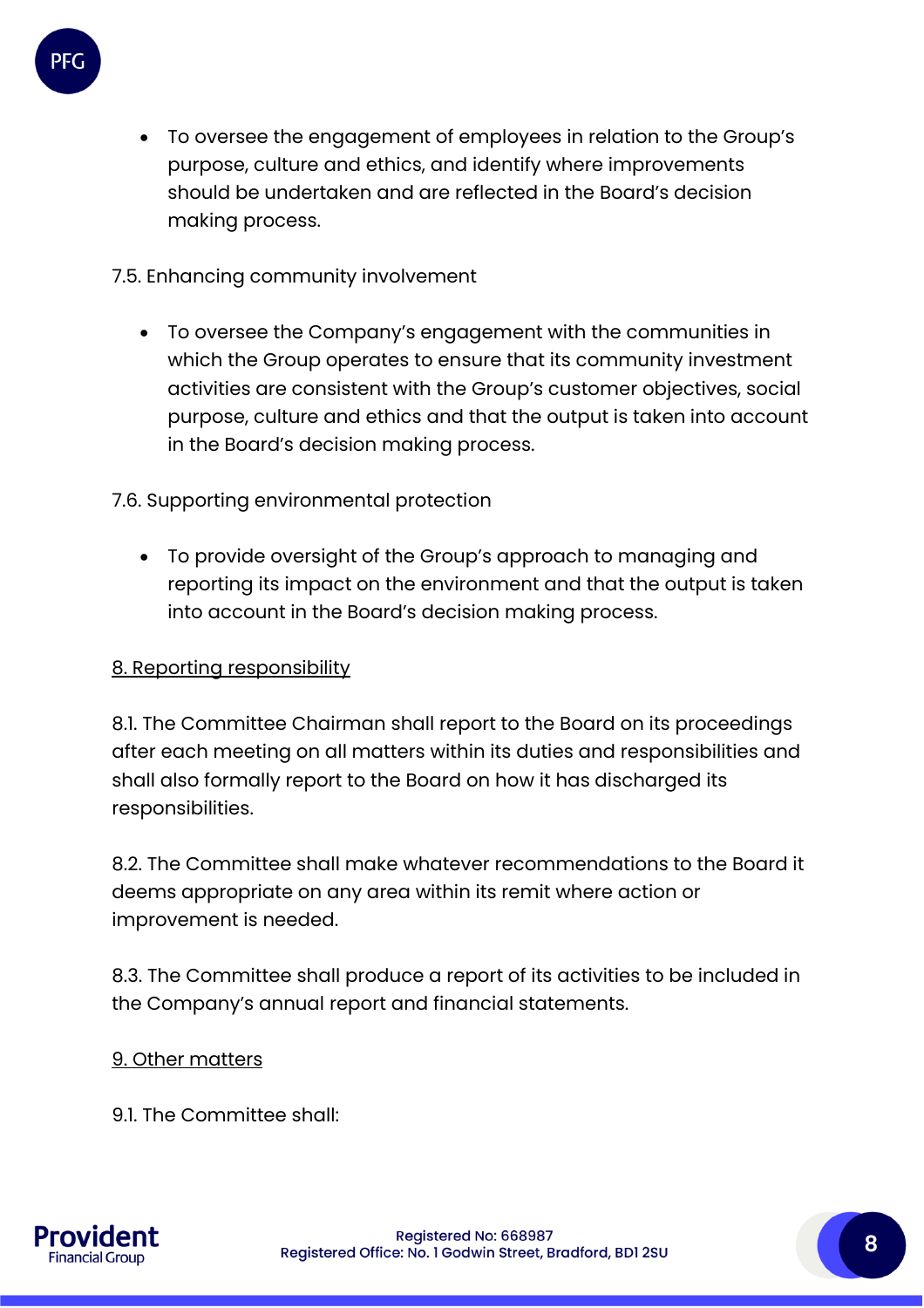

- Have access to sufficient resources in order to carry out its duties, including access to the Company secretariat for assistance as required;
- Be provided with appropriate and timely training, both in the form of an induction programme for new members and on an ongoing basis for all members;
- Arrange for periodic review of its own performance, and, at least annually, review its constitution and terms of reference to ensure it is operating at maximum effectiveness and recommend any changes it considers necessary to the Board for approval;
- Give due consideration to relevant laws and regulations, the provisions of the UK Corporate Governance Code and the requirements of the Listing Rules, Prospectus Rules and Disclosure Guidance and Transparency Rules sourcebook and any other applicable rules, as appropriate;
- Work and liaise as necessary with all other Board Committees, taking particular account of their respective remits, and their likely review and oversight of similar/related topics (e.g., risk, reward, control, etc.) Align and agree the forward agenda with the main Board and Committees to ensure full coverage of key matters (particularly in relation to the implementation and compliance with the requirements of the UK Corporate Governance Code), whilst recognising that there may be some duplication in terms of underlying subject matter, but that the different "lenses" of the different Committees are value-adding. This approach is consciously intended to achieve a substantial uptick in the Company's increased commitment and progress towards its more customer-centric future.

# 10. Authority

10.1. The Committee is authorised by the Board, if the Committee considers it necessary, to: